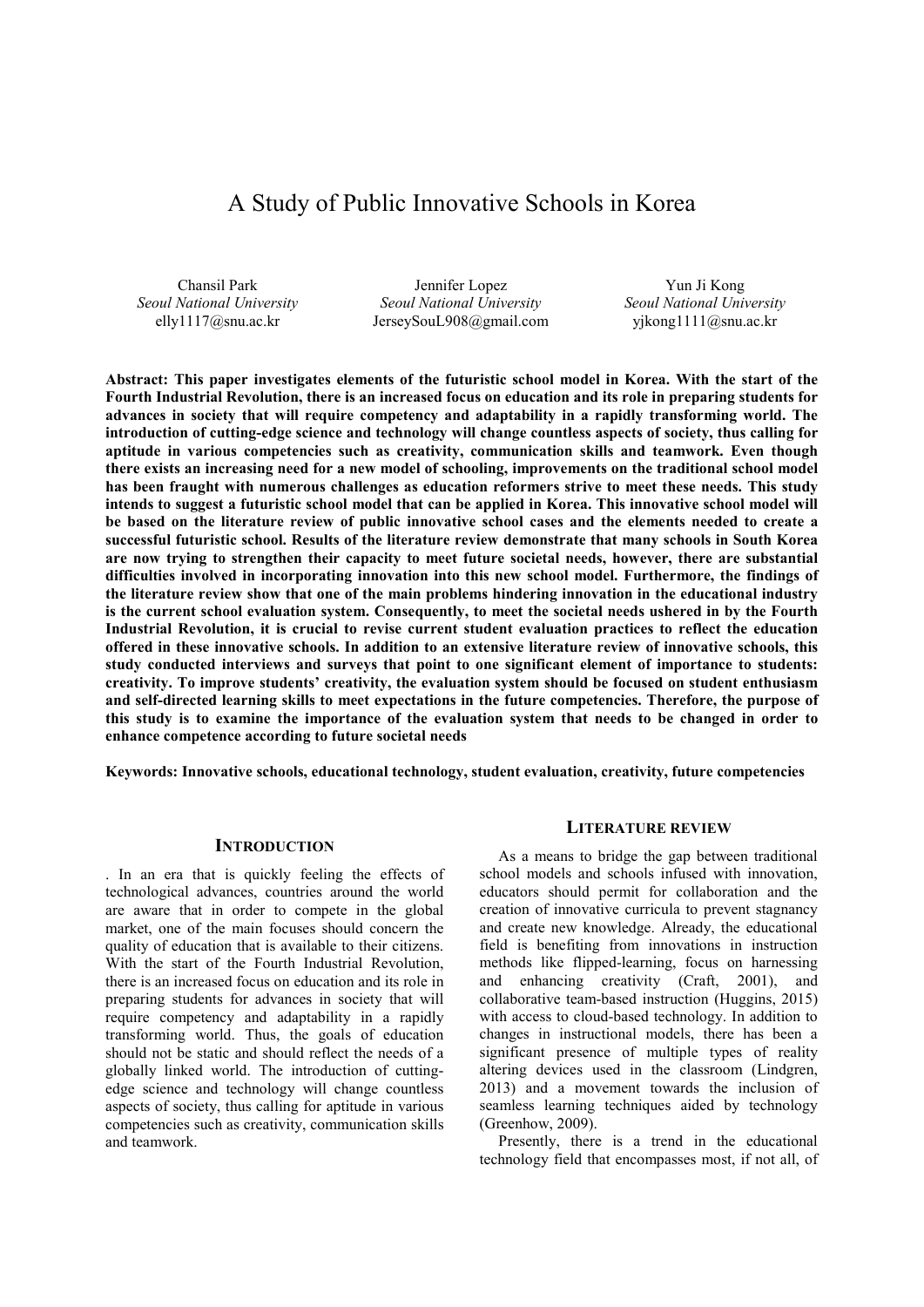the previously mentioned trends in education; that is the creation of entire schools that infuse their curricula with these educational practices. This trend can be referred to as "schools of the future" or "innovate schools" that seek to provide students with the utmost state-of-the-art education; schools which also seem to be comprised of a healthy presence of technological components.

Although these innovative schools are found in various geographical locations throughout the world, they all share some basic traits: they seek to provide students with personalized or student-centered education that caters to the student as an individual (Hannafin, 2010), they connect the school with the outside world, be it through partnerships with companies or higher education institutions (Apple, 1992), and they encourage creative and critical thinking (Van Gelder, 2002).

# **THEORETICAL FRAMEWORK**

Professionals and academicians have conducted research on the frameworks and theories of core competencies, such as creativity and critical thinking skills to address changes in innovative schools. The educational profession in Korea has adapted increasing needs for core competency-based education rather than teaching specific knowledge to students (Baek, S. G et al., Yoon, JJ et al., 2007; Jonnaert et al., 2007). As a result of the increasing needs for competency-based curricula, the Ministry of education in Korea has announced the six core competencies provided by the 2015 revised National Curriculum in Korea.

These six competencies are Self-management, Knowledge-information Processing, Creative Thinking, Aesthetic-emotion, Communication, and Community competency (Ministry of Education, 2015). In the 2015 revised National Curriculum in Korea, the principal focus lies on student-centered classroom for student to actively participate in class and process-based evaluation. These six competencies are explained as follows:

- Self-management : Ability to regulate own decision and behavior with self-identity and self-confidence and to develop their own learning with basic skills and qualification for their career
- Knowledge-information Processing : ability to find and utilize information and knowledge to solve problems logically
- Creative Thinking skill : Ability to create new ideas or objects by learning and fusing knowledge, skills, and experience in various profession based on basic knowledge
- Aesthetic-emotion : the ability to understand and appreciate the meaning and value of life

with empathy and cultural sensitivity to humanity

- Communication Skill: ability to persuade and express opinions and feelings in numerous situations, and to respect and listen attentively to others
- Community Capacity : Ability to actively participate in community development with the values and attitudes required of members of the region, country, and global community

# **METHODOLOGY**

#### **Survey**

The specific empirical analysis methods used for the data collected in this study are as follows. First of all, a frequency analysis was conducted to examine the importance of future education that students should receive in the school. For the frequency analysis, a survey was taken by 97 public high school students in Gyenggi province. This survey was conducted specifically in Gyenggi province, since currently this province is interested in building a futuristic high school. Moreover, the high schools located in this province are presently attempting to change their curriculums and programs to focus on future education as well as supported by government. The survey questions were distributed as follows:

What are the most important future competency that students should learn in the school?

- 1) Creative problem solving capability
- 2) Communication skills
- 3) Democratic community capacity
- 4) Digital based instruction

Secondly, to examine the difference between importance and performance, we conducted a T-Test. All of the empirical analysis was performed using the SPSSWIN 21.0 program. The survey was focused on characteristics of innovative high schools such as Creative problem solving skills, Competency based training, Student participation class environment, Course centered evaluation, Digital based instruction, On-line student support, out-of-school experience, student participation in school decision-making, subject selection, and school club activities.

#### **Qualitative Study**

For a more detailed and targeted research, this study interviewed seven high school teachers to ascertain teachers' opinion of above the questions. This interview was conducted as a group interview at the same high school as the aforementioned student's survey was taken.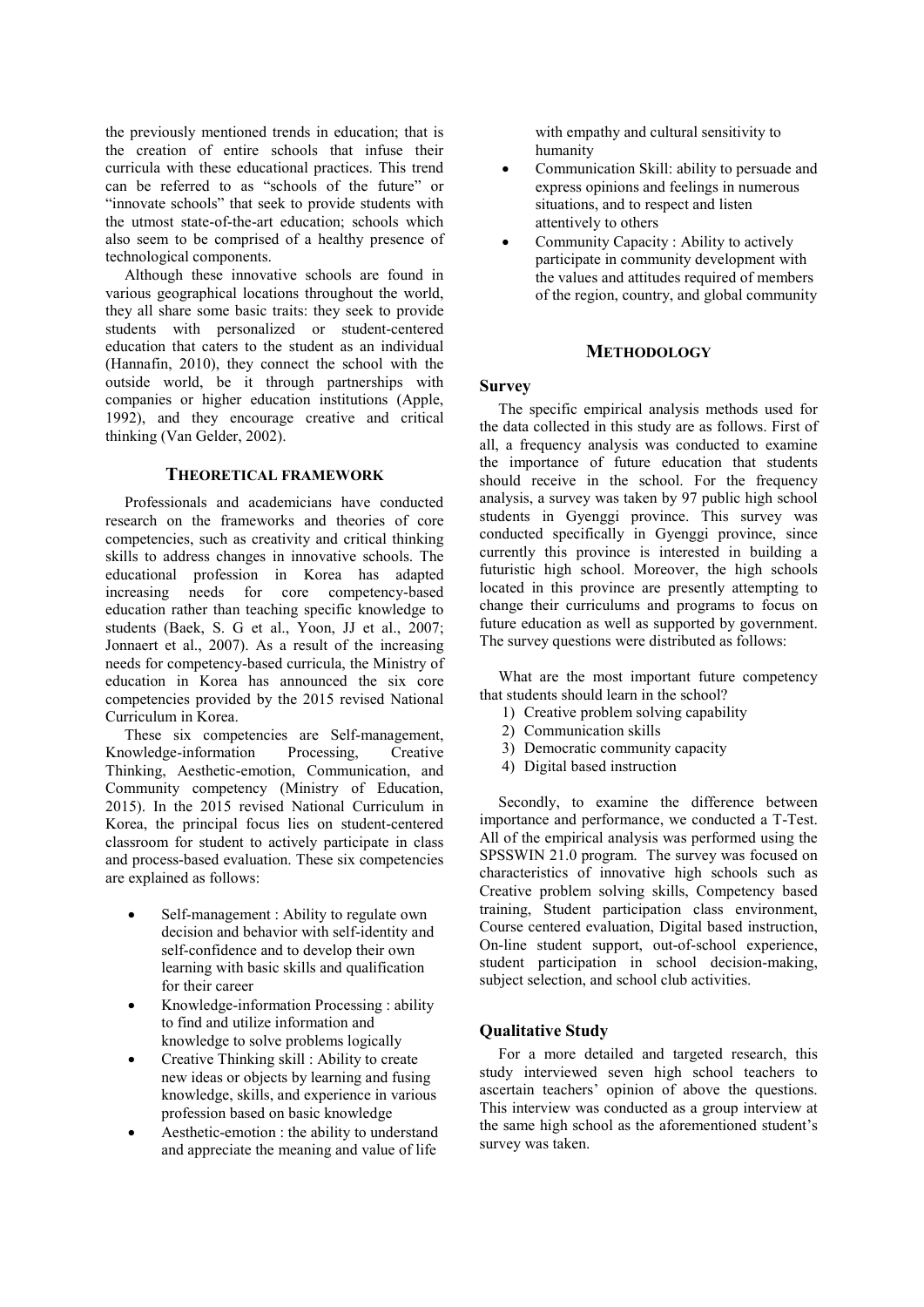# **RESULT**

#### **Survey results**

The preliminary results of the survey conducted with students, based on their opinions of future abilities that should be focused on in innovative high schools, students choose creative problem solving (49%) as the most important ability to improve in the school. This result was followed by digital based instruction (22%), communication skills (16%) and democratic community capacity (14%). Therefore, creativity in problem solving is the future ability that students believed to deserve the primary focus for improvement.



Figure 1. Students' perception on core competencies in Innovative high school

Secondly, the result showed that school club activities  $(M = 4.32, SD = .98)$  was the most important among the characteristics of the future high school among the characteristics of the future high school, followed by student participation class  $(M =$ 4.25, SD = .84), creative problem solving ability ( $M =$ 4.18, SD = .86), school decision making  $(M = 4.18,$  $SD = .94$ ) and subject choice (M = 4.18, SD = 1.02) were important.

| Table 1. Characteristics of future high school |  |  |
|------------------------------------------------|--|--|
|                                                |  |  |

| Characteristics of                            | Importance |      | Performance |      |
|-----------------------------------------------|------------|------|-------------|------|
| future high school                            | M          | SD   | M           | SD   |
| Creative problem-<br>solving skills           | 4.18       | 0.86 | 3.39        | 0.92 |
| Competency based<br>training                  | 4.11       | 0.79 | 3.50        | 0.88 |
| Student participation<br>in class environment | 4.25       | 0.84 | 3.71        | 0.81 |
| Course centered<br>evaluation                 | 4.07       | 0.81 | 3.36        | 1.03 |
| Digital based<br>instruction                  | 4.04       | 0.79 | 3.32        | 1.06 |
| On-line student<br>support                    | 4.07       | 0.77 | 3.54        | 0.92 |
| Out-of-school<br>experience                   | 4.11       | 1.10 | 3.21        | 1.17 |

| Student participation<br>in school decision<br>making | 4.18 | 0.94 | 3.79 | 0.79 |
|-------------------------------------------------------|------|------|------|------|
| Subject selection                                     | 4.18 | 1.02 | 3.96 | 0.88 |
| School club<br>activities                             | 4.32 | 0.98 | 4.21 | 0.57 |

The results of the survey show that Competencybased education, course-based assessment, digitalbased instruction, online student support, and out-ofschool experience are relatively low in both importance and performance. For the creative problem solving skill, students recognized that it is an important ability to develop, however, when compared to performance it was deemed was low. Therefore, high schools should be more concerned about how they will make students perform their creativity in the school.



Figure 2. Importance performance Analysis Result

# **Interview results**

Among the desired characteristics of the innovative high school, high school teachers largely believed that creative problem solving skills was the most important area in which schools should develop the curriculums and programs for the students. However, since the existing evaluation system is focused on the college entrance examination, it is difficult to change the current evaluation system or lecture based studies to reflect the wants and needs of both the students and teachers.

## **DISCUSSION**

Through the results of the survey and interview, it has been determined that the development of creative problem solving skills is highly sought by both teachers and students, and should subsequently be taken into consideration when constructing future education curricula that aims to tailor itself to society's future competency needs. Moreover,